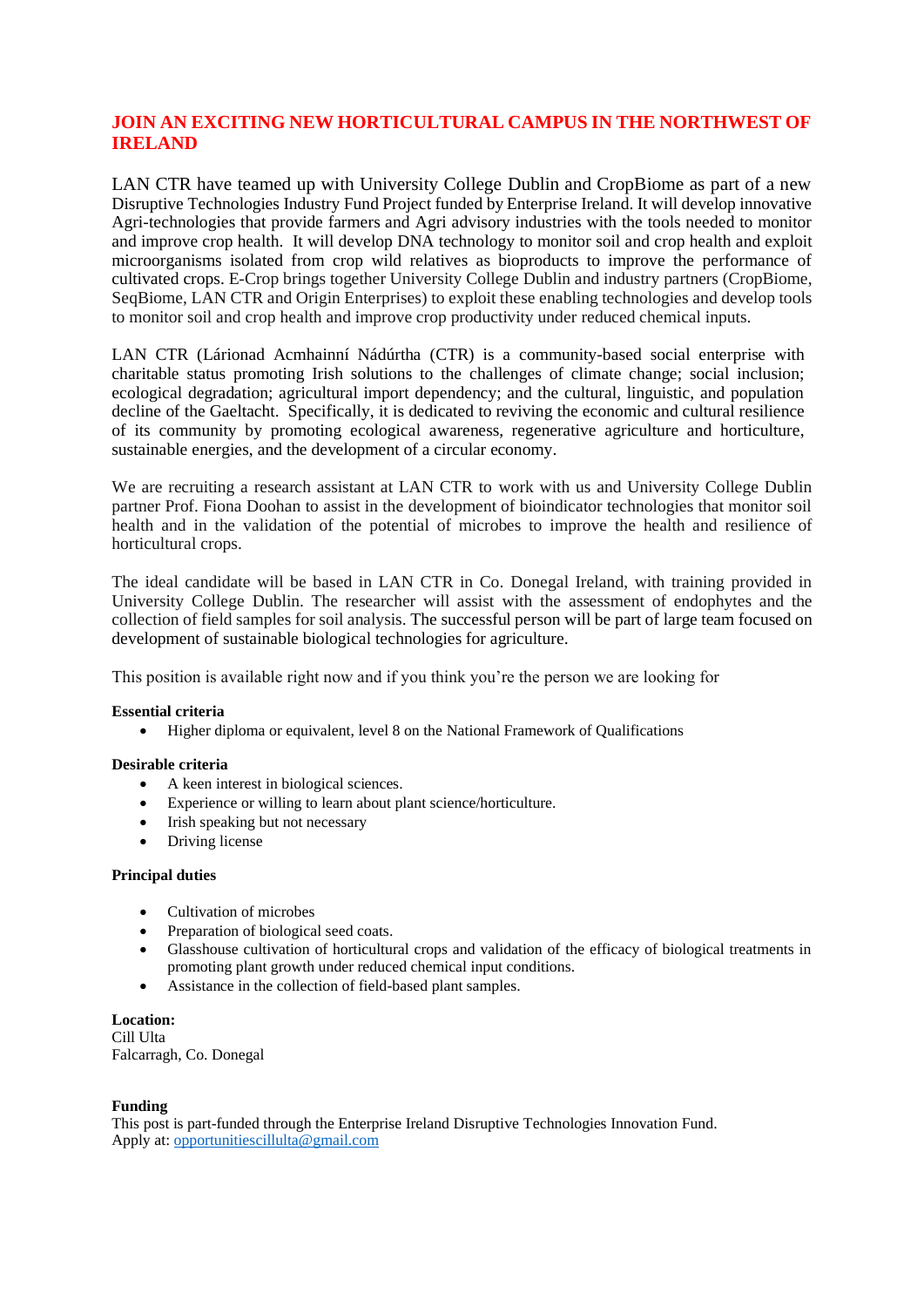# **AR MHAITH LEAT PÁIRT A GHLACADH I GCAMPAS GAIRNEOIREACHTA NUA SPREAGÚIL IN IARTHUAISCEART NA HÉIREANN**

Tá LAN CTR tar éis dul i gcomhar le Coláiste na hOllscoile, Baile Átha Cliath agus CropBiome mar chuid de Thionscadal nua ciste tionscail na dTeicneolaíochtaí Bunathraitheacha atá dhá mhaoiniú ag Fiontraíocht Éireann.

Forbróidh sé Teicneolaíochtaí Talmhaíochta nuálacha a sholáthraíonn na huirlisí is gá d'fheirmeoirí agus do thionscail chomhairleacha Agri chun monatóireacht agus feabhsú a dhéanamh ar shláinte na mbarr. Forbróidh sé teicneolaíocht DNA chun monatóireacht a dhéanamh ar shláinte ithreach agus barr agus leas a bhaint as miocrorgánaigh atá scoite amach ó ghaolta fiáine barr mar bhiththáirgí chun feidhmíocht na mbarr saothraithe a fheabhsú.

Tugann E-Crop Coláiste na hOllscoile, Baile Átha Cliath agus a gcomhpháirtithe tionscail le chéile (CropBiome, SeqBiome, LAN CTR agus Origin Enterprises) chun leas a bhaint as na teicneolaíochtaí cumasúcháin seo agus uirlisí a fhorbairt chun monatóireacht a dhéanamh ar shláinte ithreach na mbarr agus chun táirgiúlacht barr a fheabhsú faoi ionchuir cheimiceacha laghdaithe.

Is fiontar sóisialta pobalbhunaithe é LAN CTR (Lárionad Acmhainní Nádúrtha (CTR) a bhfuil stádas carthanachta aige a chuireann réitigh Éireannacha chun cinn ar dhúshláin athrú aeráide; an chuimsithe shóisialta; díghrádú éiceolaíoch; spleáchas ar allmhairí talmhaíochta; agus meath cultúrtha, teanga agus daonra na Gaeltachta. Go sonrach, tá sé tiomanta d'athléimneacht eacnamaíoch agus chultúrtha an phobail a athbheochan agus a chuir chun cinn, trí fheasacht éiceolaíoch, talmhaíocht athghiniúnach agus gairneoireacht, fuinneamh inbhuanaithe, agus forbairt geilleagair chiorclaigh a bhrú ar aghaidh.

Tá LAN CTR sa tóir ar chúntoir taighde chun oibriú linn féin agus le comhpháirtí Coláiste na hOllscoile, Baile Átha Cliath, agus an t-Ollamh Fiona Doohan chun cabhrú lena n-iarrachtaí forbairt teicneolaíochtaí bithindiceora a dhéanann agus monatóireacht ar shláinte na hithreach agus i mbailíochtú acmhainneacht miocróib chun sláinte agus athléimneacht na mbarr gairneoireachta a fheabhsú.

Beidh an t-iarrthóir idéalach lonnaithe in LAN CTR i gContae Dhún na nGall, le hoiliúint curtha ar fáil i gCholáiste na hOllscoile, Baile Átha Cliath. Cuideoidh an taighdeoir le measúnú a dhéanamh ar endophytes agus le samplaí allamuigh a bhailiú le haghaidh anailíse ithreach. Beidh an duine rathúil mar chuid d'fhoireann mhór atá dírithe ar theicneolaíochtaí bitheolaíocha inbhuanaithe a fhorbairt don talmhaíocht.

Tá an post seo ar fáil faoi láthair agus má cheapann tú gur tusa an duine atá á lorg againn; **Critéir fhíor-riachtanacha**

• Ard-dioplóma nó a chomhionann, leibhéal 8 ar an gCreat Náisiúnta Cáilíochtaí

## **Critéir inmhianaithe**

- Suim mhór sna heolaíochtaí bitheolaíocha.
- Taithí nó toilteanach foghlaim faoi eolaíocht/gairneoireacht plandaí.
- Gaeilge ach ní gá
- Ceadúnas tiomána

## **Príomhdhualgais**

- Miocróib a shaothrú
- Cótaí síl bitheolaíocha a ullmhú.